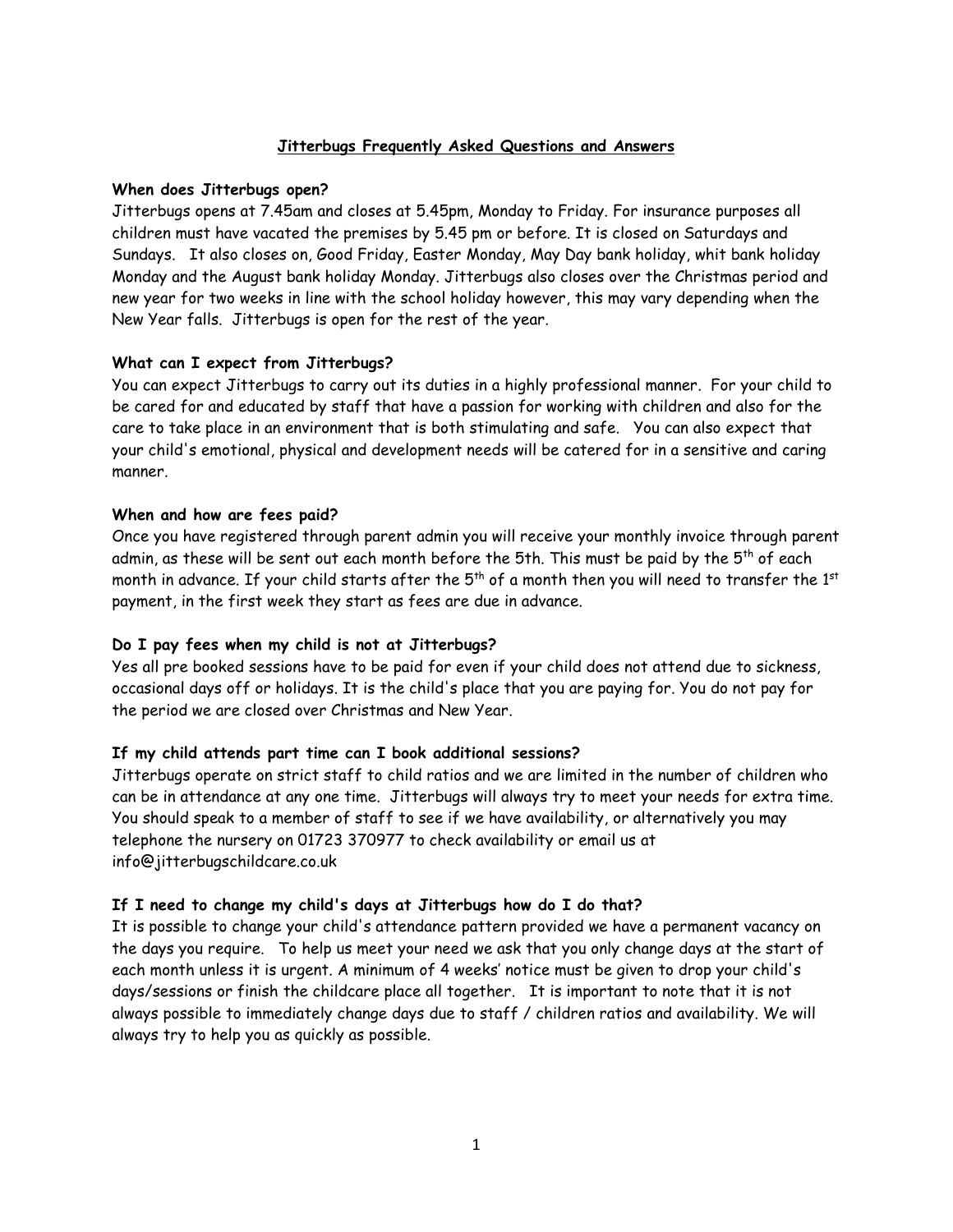#### **What equipment do I need to provide for my child?**

Jitterbugs provides all food and drinks including snacks, however we do not provide babies formula milk. You will also need to provide nappies, wipes, and nappy cream, if your child is in nappies. Please send enough nappies for your child's session on a daily basis as we have not got the storage space to keep nappies at Jitterbugs. Children are encouraged to join in all activities. In having fun children will undoubtedly get dirty and parents are asked to provide a spare change of clothing. We would advise parents not to send their children to Jitterbugs in "special outfits" as they will get dirty and we would not want such clothing to inhibit play. Several changes of clothing are recommended if your child is toilet training. Factor 30 sun protection creams will be provided by Jitterbugs.

### **What do I do if my child is sick?**

If your child is sick and has a communicable illness Jitterbugs is not permitted by Social Services, and Local authority, to admit your child into the setting while they are contagious. We do not have a sick room or any facility in which we can care for a sick child. For events like this, it is important that you have alternative arrangements for the care of your child, such as a grandparent or a friend. If your child has been sick or has had diarrhoea, then they cannot return to Jitterbugs until after 48 hours from the last symptom. This is to prevent cross infection with other children.<br>Should a child develop symptoms of illness such as rash High temperature, vomiting, diarrhoea etc. while at Jitterbugs, parents will be advised immediately. In such an event you will be asked to implement your alternative care arrangements.

If a child has been prescribed medication antibiotics, Creams etc. the child must be kept away from Jitterbugs for the first 24 hours from starting the medication to prevent cross infection with other children or staff, also in case your child has an allergic reaction to the medication. Please inform us if your child is absent from Jitterbugs.

#### **What if my child is on any type of Medication?**

We will only administer medication that is prescribed by a doctor or dentist, our insurance does not permit us to administer medication for over the counter medicines. We can also only administer antibiotics after your child has been on them for more than 24 hours.

Staff can administer prescribed medication, though only when parents have completed and signed an administration of medication form.

If an antibiotic is prescribed for 3 times a day we will only administer it once, if it is prescribed for four times a day then we will administer it twice, but only if they attend a full day session. We will not administer medication if your child only attends for a half day session as it is the parents responsibility to administer the medication at home, as there is enough time for the medication to be spread out evenly while at home. We have the right to refuse to administer any medication if we do not feel that it is our responsibility to do so. We only give calpol in an emergency, for example if we were unable to contact you and a child had a very high temperature which is deemed to be dangerous.

## **If my child is going to be absent or going on holiday, what do I do?**

You can record your child's absence through parent admin or by telephoning the nursery to inform us of your child's absence. If your child is going on holiday then you can also record this on the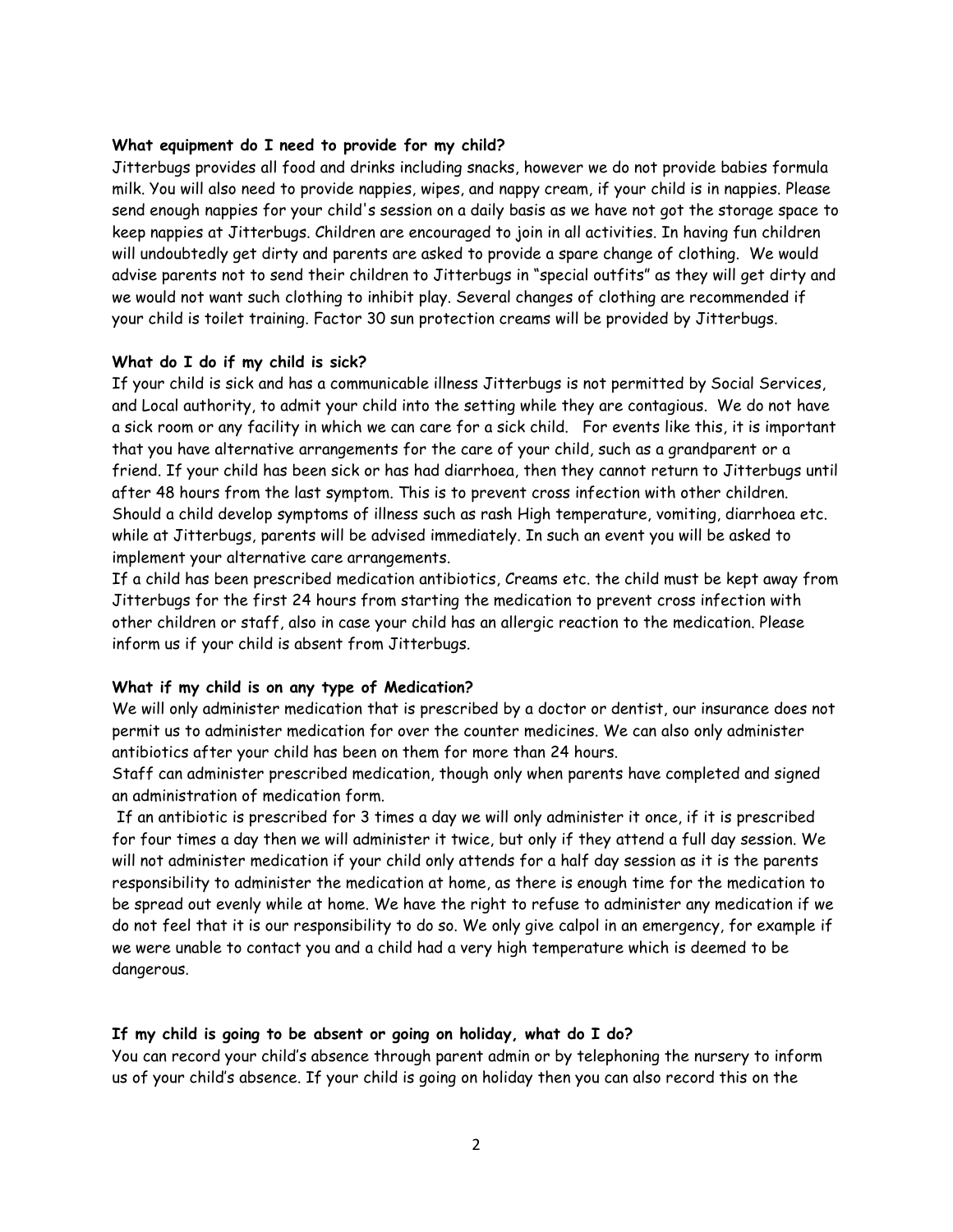parent admin or fill in a holiday form, which you can get from a member of staff from your child's room.

### **If I am concerned about my child, can I ring Jitterbugs?**

Yes, we welcome telephone calls at any time from parents as your child's welfare is paramount at all times.

### **What will happen on arrivals and departure?**

Jitterbugs can only accept responsibility for a child when they have been handed over to a member of staff. Parents are asked to ensure that a staff member is aware that a child is being left you must also pass on any relevant information regarding your child's welfare on arrival. Departures are a much more difficult scenario and we consider that once a parent removes their child from the room of safe containment that they are accepting full responsibility for their child. Parents are asked to discuss issues surrounding their child with staff while in the containment of the room thereby ensuring the safety of their own child. Parents are asked not to discuss such items with staff while standing in the hall, corridors and stairways as it can distract them from their duties and confidentiality needs to be contained. If you require to speak with a member of staff in relation to a confidential issue then this can be arranged via an appointment.

### **Who can collect my child from Jitterbugs?**

We have a face recognition system in place and we will accept any nomination from you, who you wish to use this service. Persons who do not have Face registration must give us a code name otherwise we will not release the child into their care; you must also notify us in advance of that person who will be collecting your child. (not available during the covid pandemic)

#### **What happens if my child does not settle?**

It is unusual for a child not to settle. The excitement of new surroundings and playing with other children usually helps to settle a child quickly. If we have any concerns about your child settling we will always discuss them with you. Equally, if you have concerns please discuss them with us. Between us we can usually overcome any difficulties.

### **Can I bring food or sweets in for the Children?**

Yes, if it is a special celebration such as your child's birthday or a child is leaving us. We will pass the sweets on to the child's parent so they will give permission if their child can eat the sweets, in order to ensure that no child is given access to any food or sweets that might do them harm. Please ask for permission prior to you sending birthday cakes etc. as we can have a lot of birthdays in one week and it would not be healthy if your child wasto be eating cake every day. We do have a dummy cake to celebrate a child's birthday.

#### **Do I need to label my entire child's clothing?**

Yes. It is helpful if you can. Although staff will do their best to keep your entire child's clothing separate there are times when it can get mixed up with others. If it is labelled, it enables us to quickly identify it and return to you.

### **What happens if I realise I will be late collecting my child?**